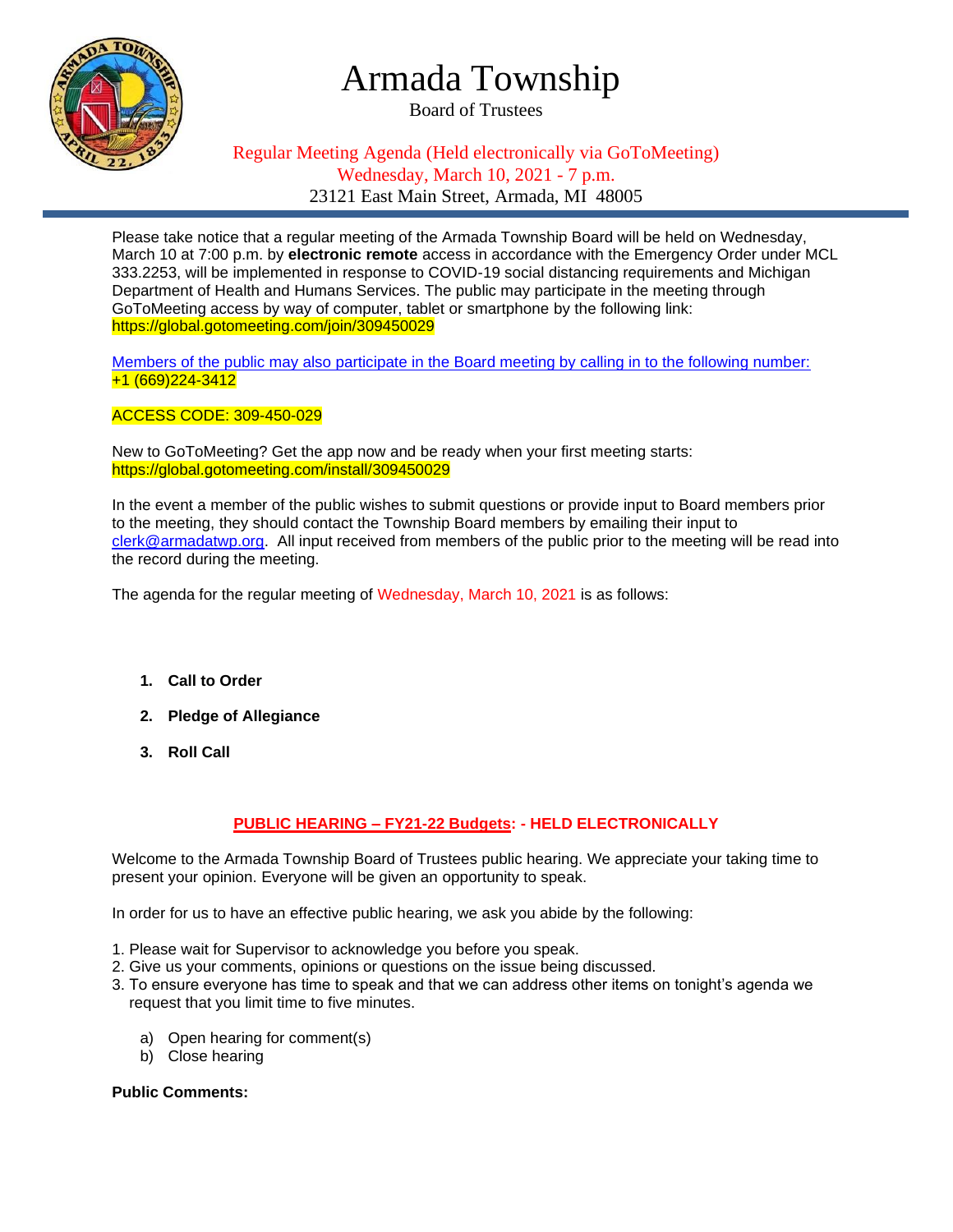# Armada Township

Board of Trustees



Regular Meeting Agenda (Held electronically via GoToMeeting) Wednesday, March 10, 2021 - 7 p.m. 23121 East Main Street, Armada, MI 48005

#### **REGULAR MEETING:**

**1. Call to order**

#### **2. Approval of minutes**

- a) February 9 work session
- b) February 10 regular meeting
- **3. Set/Amend Agenda**
- **4. Bills**
- **5. Public Comment:**
- **6. Correspondence & Information**  a)
- **7. Reports** 
	- a) Fire Department
	- b) Code Official
	- c) Planning Commission
	- d) Building Department
	- e) Macomb Agricultural P.D.R.
	- f) Parks & Recreation
	- g) Water/Sewer Update
	- h) Macomb Orchard Trail
	- i) Senior Center
	- j) Treasurer
	- k) Internet Sub-Committee

#### **8. Unfinished Business**

a) Planning commission 3-year appointment (March 2021-March 2024)

#### **9. New Business:**

- a) FY20-21-year end budget amendment(s): General fund
- b) FY20-21-year end budget amendment(s) Fire Fund
- c) Set Armada Township operating millage rate FY21-22 (.7235 mills)
- d) Set Fire special assessment rate FY21-22 (3.25 mills)
- e) Set Fire ALS millage rate FY21-22 (1.5 mills)
- f) Adoption of FY21-22 Fire fund budget
- g) Adoption of FY21-22 General fund budget
- h) Approval for 2% COLA FY21-22 for the following employees: Senior Director, Deputy Clerk, Deputy Treasurer, Maintenance, Park Director, Code Official, Liquor Inspector, Planning Commissioners, Zoning Board of Appeals, Board of Review.
- i) Adoption of FY21-22 township board wage resolution No. 2021-03
- j) First Amendment to Employment Agreement